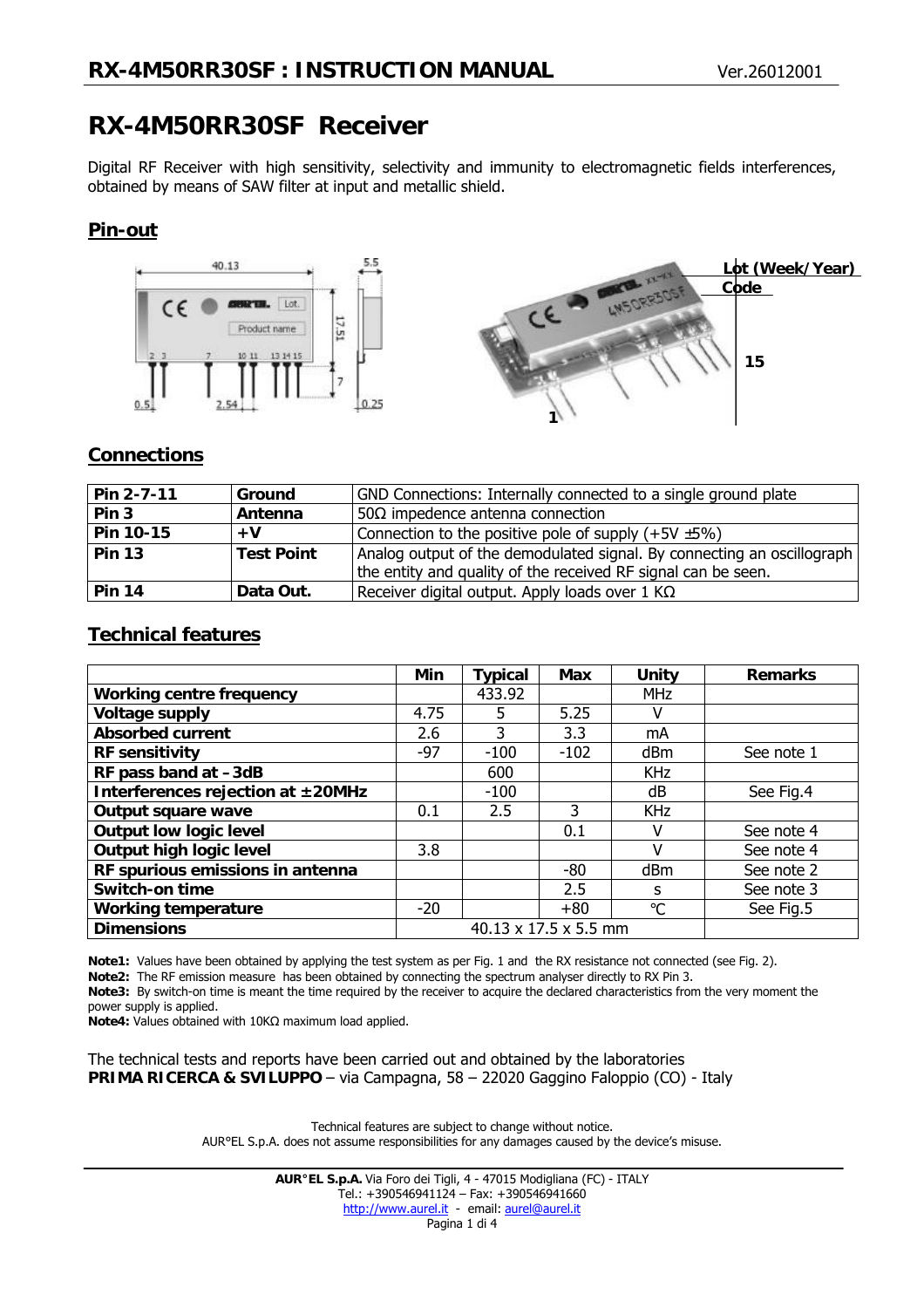The declared technical features have been verified by applying the following test system:

### **Fig. 1**



# **Squelch threshold setting**

The AUREL receiver mod. RX-4M50RR30SF, normally presents, at the data output, 1 and 0 random commutations, corresponding to the noise generated by the receiver itself.

Such characteristic allows to make use of the maximum sensibility of the device. However, in certain application, where a low noise level is required, it is possible to connect a resistance of X value (see table) between receiver T.P. pin 13 and GND.

The table here below shows for different resistance value, the obtained loss value:

| <b>Model</b>  | $Loss (-1dB)$ | Loss (-3dB) |  |
|---------------|---------------|-------------|--|
| RX-4M50RR30SF | $Rx = 1M$     | $Rx = 680K$ |  |



**Fig. 2** Attenuation curve according to RX value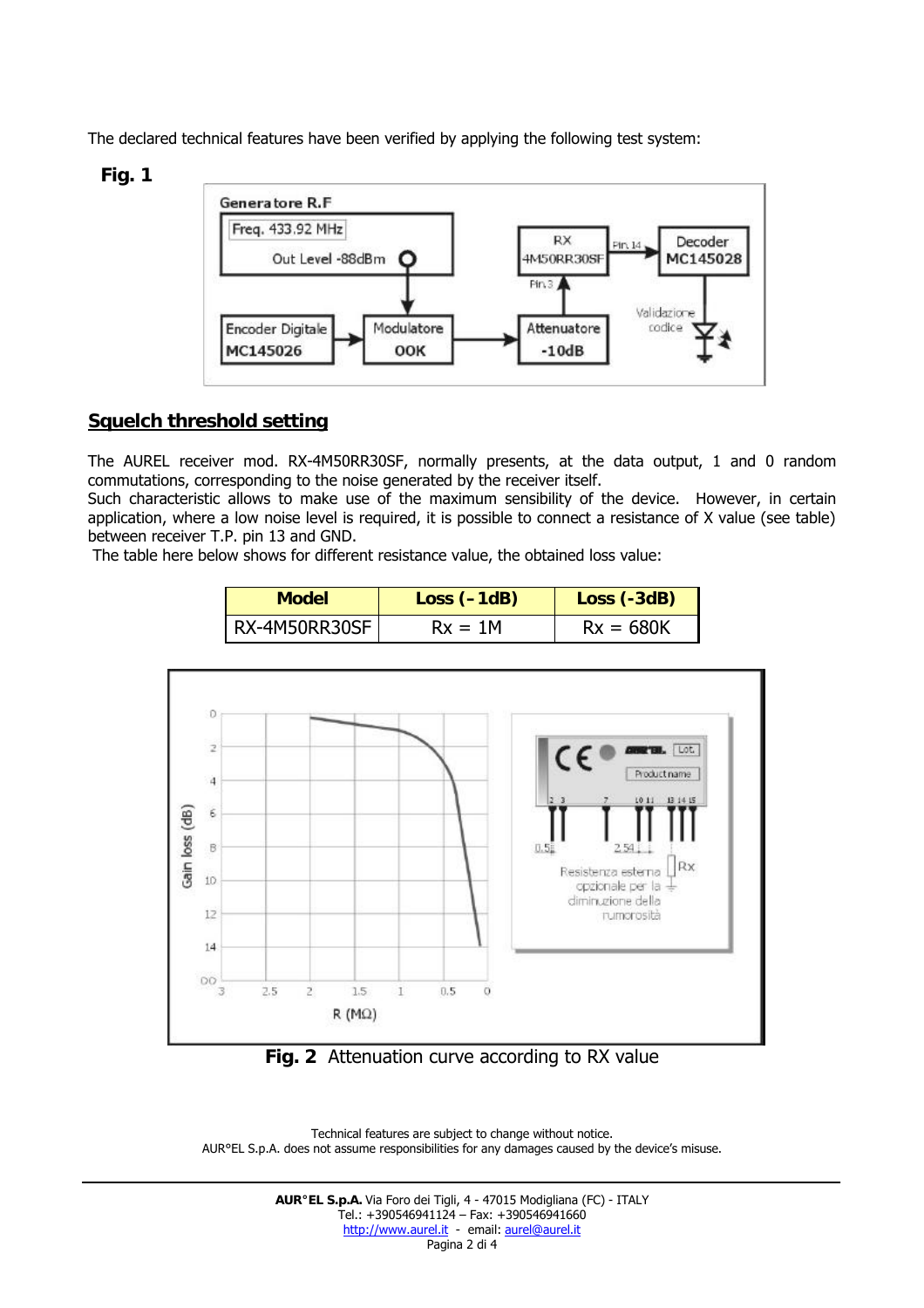By accepting some commutation on the data output, it suffice to apply a resistance value that determines a 1 dB attenuation; attenuations of 3 dB, increase the immunity to the noise till to obtain, at the data output, a logic, low and stable value when RF signal is not available.

### **Device usage**

In order to take advantage of the performances described in the technical specifications and to comply with the operating conditions which characterize the Certification, the receiver has to be fitted on a printed circuit, considering what follows:

#### **5 V dc supply:**

- 1. The receiver must be supplied by a very low voltage source, safety protected against short circuits.
- 2. Maximum voltage variations allowed:  $\pm$  0,25 V.
- 3. De-coupling, next to the receiver, by means of a minimum 100.000 pF. ceramic capacitor.

#### **Ground:**

- 1. It must surround at the best the welding area of the receiver. The circuit must be double layer, with throughout vias to the ground planes, approximately each 15 mm.
- 2. It must be properly dimensioned, specially in the antenna connection area, in case a radiating whip antenna is fitted in it (an area of approximately 50 mm radius is suggested.)

#### **Fig.3** Suggested lay-out for the device correct usage



# **50 Ohm line:**

- 1. It must be the shortest as possible.
- 2. 1,8 mm wide for 1 mm thick FR4 printed circuits and 2,9 mm wide for 1,6 mm thick FR4 printed circuits. On the same side, it must be kept 2 mm away from the ground circuit.
- 3. On the opposite side a ground circuit area must be present.

# **Antenna connection:**

- 1. It may be utilized as the direct connection point for the radiating whip antenna.
- 2. It can bear the connection of the central wire of a 50  $\Omega$  coaxial cable. Be sure that the braid is welded to the ground in a close point.